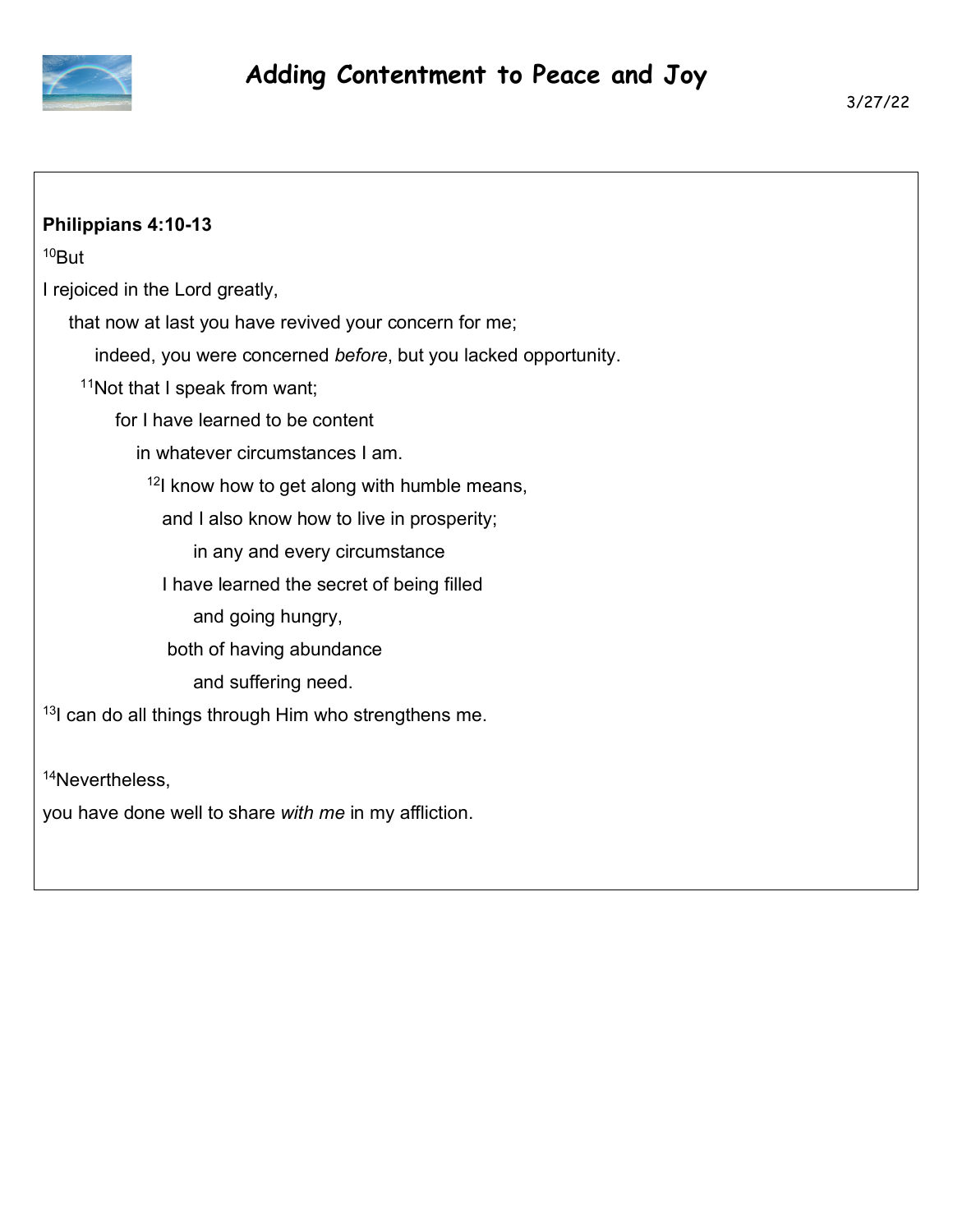<sup>15</sup>And you yourselves also know, Philippians,

that at the first preaching of the gospel,

after I departed from Macedonia,

no church shared with me in the matter of giving and receiving but you alone;

<sup>16</sup>for even in Thessalonica you sent *a gift* more than once for my needs.

<sup>17</sup>Not that I seek the gift itself,

but I seek for the profit which increases to your account.

## $18$ But

I have received everything in full, and have an abundance;

I am amply supplied,

having received from Epaphroditus what you have sent,

a fragrant aroma,

an acceptable sacrifice,

well-pleasing to God.

## <sup>19</sup>And

my God shall supply all your needs

according to His riches in glory in Christ Jesus.

<sup>20</sup>Now to our God and Father *be* the glory forever and ever. Amen.

<sup>21</sup>Greet every saint in Christ Jesus.

The brethren who are with me greet you.

<sup>22</sup>All the saints greet you,

especially those of Caesar's household.

 $23$ The grace of the Lord Jesus Christ be with your spirit.

**1 Timothy 6:6** …godliness *actually* is a means of great gain, when accompanied by contentment.

 $7$  For we have brought nothing into the world, so we cannot take anything out of it either.

<sup>8</sup> And if we have food and covering, with these we shall be content.

 $9$  But those who want to get rich fall into temptation and a snare and many foolish and harmful desires which plunge men into ruin and destruction.

 $10$  For the love of money is a root of all sorts of evil, and some by longing for it have wandered away from the faith, and pierced themselves with many a pang.

<sup>11</sup> But flee from these things, you man of God; and pursue righteousness, godliness, faith, love, perseverance *and* gentleness.